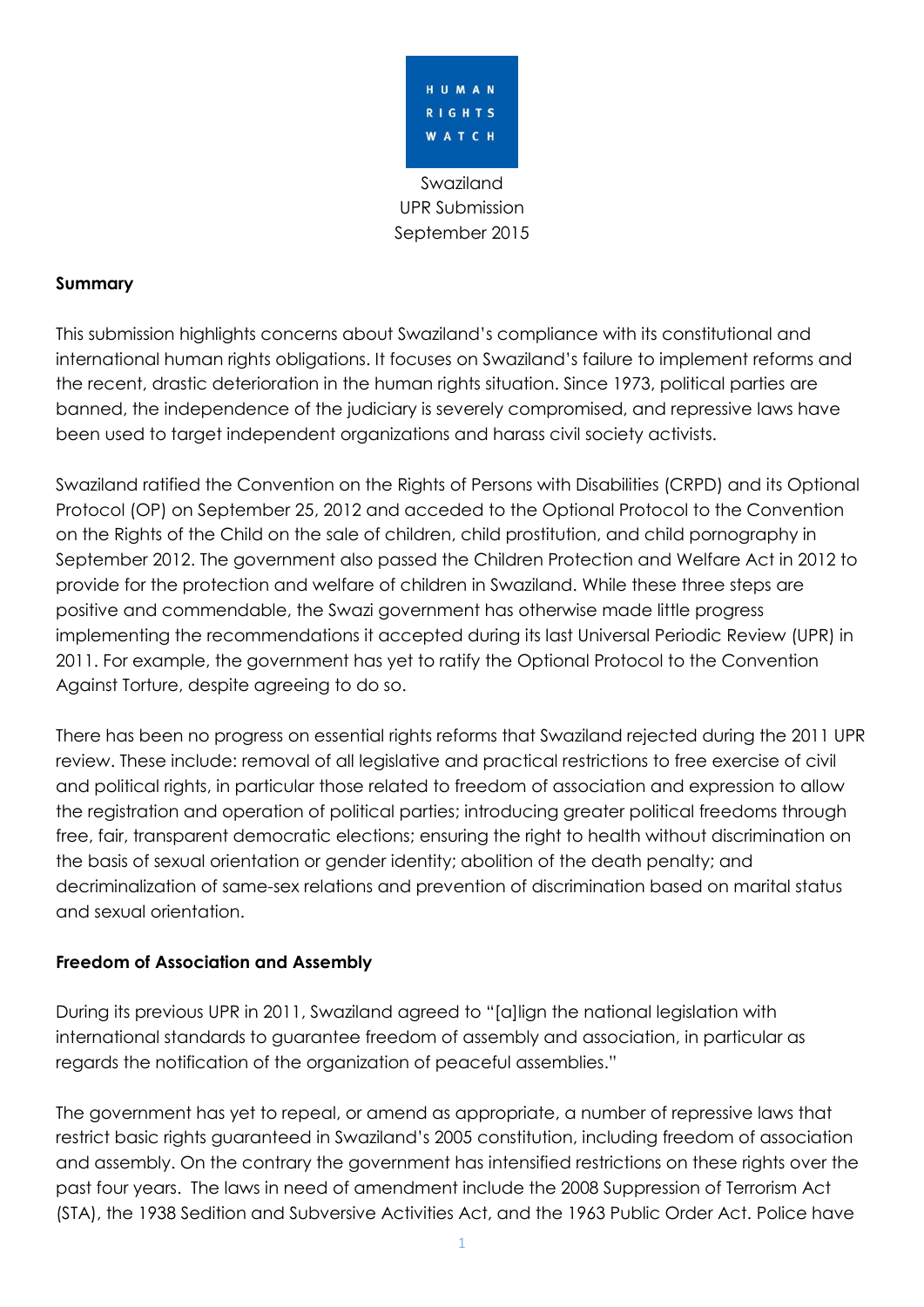sweeping powers under the Public Order Act. The king's 1973 decree banning political parties remains in force despite repeated calls from local political activists to have it revoked. The constitution does not address the formation or role of political parties. Section 79 of the constitution provides that Swaziland practices an electoral system based on individual merit and excludes the participation of political parties in elections. Traditional leaders and chiefs have powers to restrict access to their territories, and have often used these powers to bar civil society groups and political groups like the Ngwane National Liberatory Congress (NNLC) and the People's United Democratic Movement (PUDEMO) from having meetings, recruiting, or any kind of presence in their areas. In 2011 PUDEMO challenged in court the government's refusal to register political parties but the court said PUDEMO has no legal standing to approach the court as it did not exist as a legal entity.

The Suppression of Terrorism Act (STA) places severe restrictions on civil society organizations, religious groups, and the media because it includes in the definition of "terrorist act" a wide range of legitimate conduct such as criticism of government, enabling officials to use the provisions of the Act to target perceived opponents of the government. The government has also misused the STA to target independent organizations by accusing them of being "terrorist" groups, and harassed civil society activists through abusive surveillance and unlawful searches of homes and offices.

Individuals who have been targeted for arrest or prosecution under the STA include the leaders of People's United Democratic Movement (PUDEMO) and Swaziland Youth Congress (SWAYOCO) who were arrested and detained under the STA in 2014. Police arrested PUDEMO leader Mario Masuku in May 2014, on terrorism charges for criticizing the government in a speech on May 1. At the time of writing Masuku was out of jail on bail pending the outcome of his trial. If convicted he could serve up to 15 years in prison. Police used violence to halt May Day celebrations organized by trade unions in May 2013. In March 2015 police beat leaders of the Swaziland National Association of Teachers and prevented them from hold a meeting ostensibly because the discussions would have included calls for multi-party democracy.

The government has yet to act on an announcement the then Minister of Labour and Social Security, Lutfo Dlamini, made at the International Labour Organisation (ILO) Conference in Geneva, Switzerland in June 2013, that the Swazi government had agreed to amend the definition of "terrorist" in the STA.

# Recommendations

- Guarantee freedoms of association, assembly, and expression.
- Revoke the king's 1973 decree on political parties, allow the registration and operation of political parties, and introduce multi-party democratic elections.

## **Human Rights Defenders**

In spite of accepting general recommendations to "respect the rights of all its citizens to freedom of assembly, freedom of association and freedom of expression", police harassment and surveillance of civil society organizations continues, and many human rights defenders operate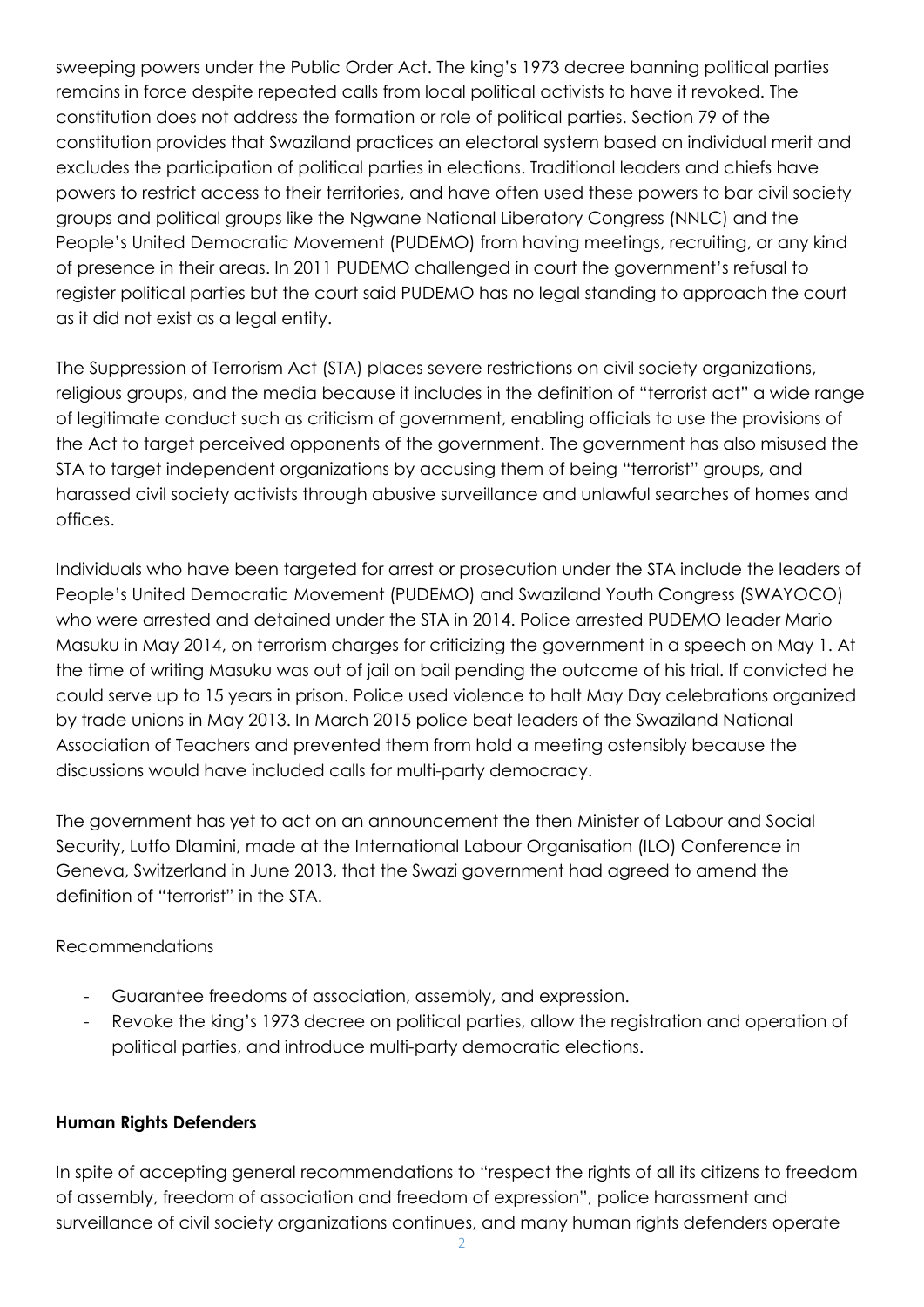under conditions of extreme fear. Police frequently use the STA, the Public Order Act, and the Sedition and Subversive Activities Act, to arrest, detain, and prosecute political activists. Human rights defenders have been charged with treason and imprisoned for merely criticizing the government. In September 2015, eight human rights defenders challenged the legality of these security laws in the High Court of Swaziland and the case is ongoing.

Recommendation:

Repeal or amend as appropriate repressive laws to comply with the constitution and international human rights standards, including the 2008 Suppression of Terrorism Act (STA), the 1938 Sedition and Subversive Activities Act, and the 1963 Public Order Act.

# **Freedom of Expression and the Media**

During its previous review in 2011, Swaziland accepted recommendations to "develop a legislative framework which guarantees freedom of expression and freedom of the press" and to "take immediate steps to repeal laws which criminalize and/or restrict freedom of expression and of the media". Nevertheless, although section 24 of the constitution guarantees freedom of expression, including media freedom, journalists and activists who criticize the government face harassment and arrests. In March 2014, after human rights lawyer Thulani Maseko teamed up with Bheki Makhubu, Swaziland's editor of the Nation magazine, and published two articles criticizing the judiciary, both were arrested, tried, and convicted of contempt of court. On July 25, 2015, both were sentenced to two years in prison. Civil society groups dismissed the trial as a sham. On June 30, 2015, the Supreme Court in Swaziland granted Maseko and Makhubu's appeal and ordered their release from prison.

The Sedition and Subversive Activities Act is often used to restrict freedom of expression through criminalization of seditious publications and use of seditious words which broadly refers to anything which "may excite disaffection" against the king. The Nation Magazine, the only truly independent publication in Swaziland, and its publishers were in July 2014 fined an equivalent of USD \$9,500.00 by the Swaziland High court for allegedly publishing seditious information.

There are high levels of media censorship with the authorities regularly barring the media from reporting issues deemed sensitive. For example, when scores of young girls died in a road traffic accident on their way to an annual Umhlanga reed dance on August 28, 2015, the authorities barred the media and eye witnesses from talking about the incident. The government later said 13 people had died in an accident while regional and international media disputed this figure and estimated the number to the dead to be 65. When police used force to stop trade union May Day celebrations in 2013, local Swaziland television did not broadcast anything about the event which its reporters had witnessed. Many journalists practice self-censorship, especially with regards to reports involving the king, to avoid harassment by the authorities. There is no freedom of information act or other law providing for a right of citizens to access to information held by the government.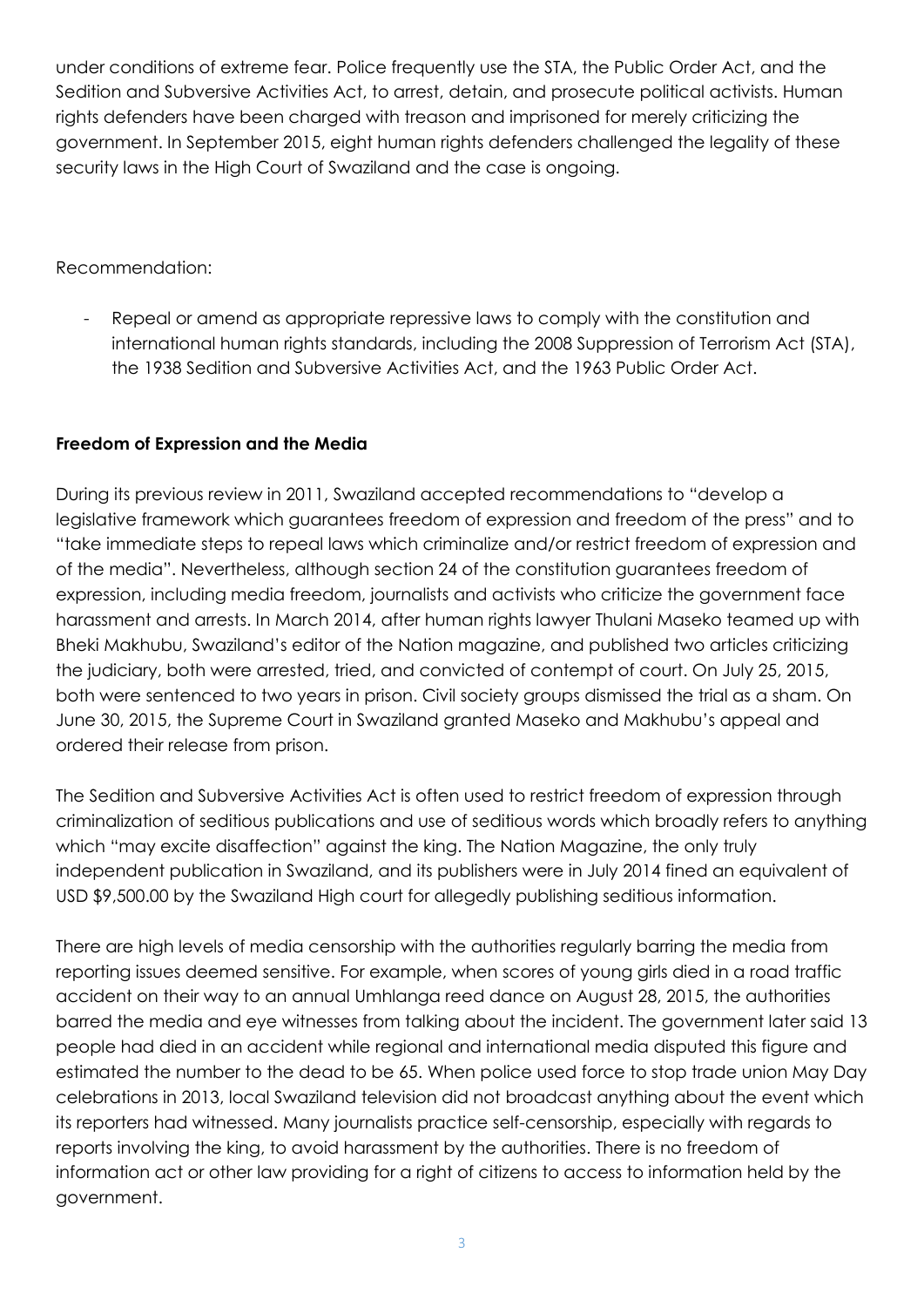Recommendation:

- End all unjustified interference with and harassment of journalists and media.
- Enact laws that protect full freedom of expression in accordance with international standards.
- Consider positively the request for a visit by the UN Special Rapporteur on the promotion and protection of the right to freedom of opinion and expression and extend a standing invitation to all special procedures of the Human Rights Council.

# **Rule of Law**

Although the Constitution provides for three separate organs of government – the executive, legislature, and judiciary - under Swaziland's law and custom, all powers are vested in the king. Since King Mswati III came to power in 1986, he has run Swaziland as an absolute monarchy, exercising absolute authority over the cabinet, parliament, and judiciary. The king appoints 20 members of the 30-member senate, 10 members of the house of assembly, and approves all legislation passed by parliament.

Section 138 of the constitution provides for the independence of the judiciary. However, in practice the king exercises control over the judiciary. The king appoints judges on the advice of the Judicial Service Commission which he also appoints. On June 17, 2015, King Mswati III fired Chief Justice Michael Ramodibedi for "serious misbehavior" following allegations of abuse of office and corruption. Some Swazi lawyers raised concerns that the firing of Ramodibedi was flawed, violated due process of law, and demonstrated the king's supreme authority over the judiciary. Equally, the appointment of the acting Chief Justice raised questions as the appointment was neither transparent nor competitive.

The constitution provides for equality before the law, but also places the king above the law. Section 11 of the constitution provides that the king is immune from suit or legal process in any cause in respect of all things done or omitted by him. In June 2011, when a Swazi businessman tried to sue after the king confiscated his hotel, then-Chief Justice Michael Ramodibedi published a directive protecting the king from any civil law suits in the high court or any other courts, a clear violation of a citizen's right to be protected by the law and to be heard before an independent judiciary. In practice, anyone acting on behalf of the king is treated as above the law.

The government has failed to take the necessary steps to fully operationalize the Human Rights and Public Administration Commission (established in 2009) which remains ineffective due to lack of funding, human resources, and enabling legislation. This is despite Swaziland's acceptance of recommendations to "enact legislation to fully operationalize the Human Rights and Public Administration Commission, to provide it adequate funding, and to clarify its mandate to civil society and the international community" during its last review in 2011. The Trade Union Coalition of Swaziland (TUCOSWA) wrote to the Human Rights and Public Administration Commission regarding violations of prisoners' rights and multi-party democracy but received no response. In its five years of existence the Human Rights and Public Administration Commission has not produced any report about its work or role.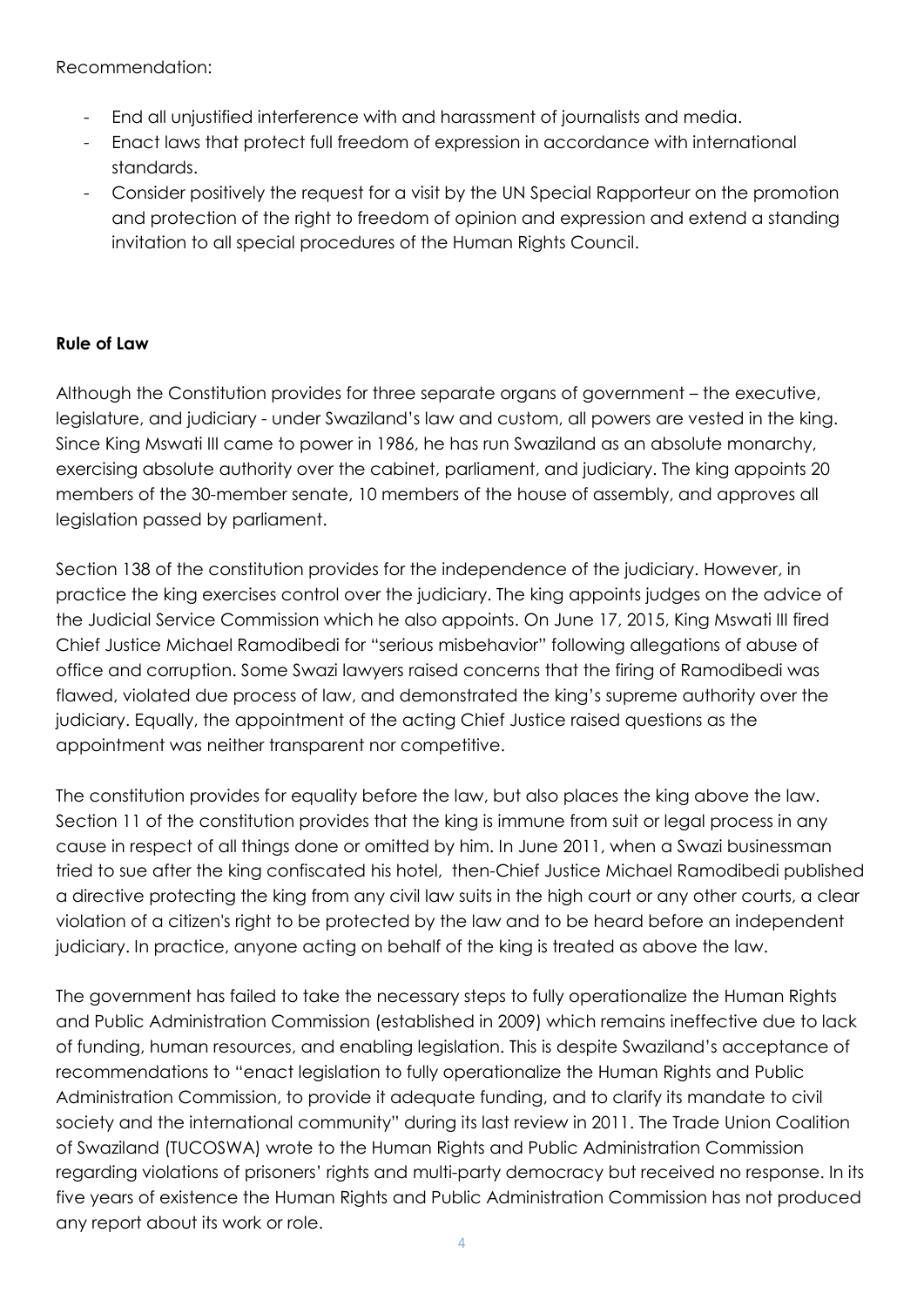## Recommendation

Respect and implement constitutional protections that ensure the independence of the judiciary and Parliament, and revise or amend legislation providing excessive powers to the king.

## **Women's Rights**

In 2011, Swaziland accepted recommendations to "combat gender inequality and discriminatory practices and consider legislative reforms to ensure equality between men and women before the law", and noted more specific calls to "consider acceding to OP-CEDAW and OP-CAT" or to "ratify the Optional Protocol to CEDAW". Swaziland's dual legal system where both Roman Dutch common law and Swazi customary law operate side by side, has resulted in conflict leading to numerous violations of women's rights. Section 28 of the constitution provides for women's right to equal treatment with men including equal opportunities in political, economic, and social activities. It further provides that no woman shall be compelled to undergo or uphold any custom to which she is in conscience opposed. However, the constitution does not include marital status or sexual orientation as a protected ground against discrimination.

Despite the equality provision in the constitution, in practice, women, especially those living in rural areas under traditional leaders and governed by highly patriarchal Swazi law and custom, are often subjected to discrimination and harmful practices. Young women and girls are forced to take part in cultural activities like the *Umhlanga* reed dance, an annual festival where thousands of virgins dance before the king to celebrate womanhood and virginity. Families of girls and young women who fail to take part in such cultural activities are often punished or fined by their chiefs. Traditional structures and practices prohibit women from speaking in public at men's gatherings and present significant challenges for women's political participation. Violence against women is endemic. Survivors of gender based violence have few avenues for help as both formal and customary justice processes discriminate against them.

Civil society activists have criticized the widely held view among traditional authorities that human rights and equal rights for women are foreign values that should be subordinated to Swazi culture and tradition.

A Sexual Offences Bill, first developed in 2009, is currently being debated in Parliament to provide for the protection of women's rights. But activists say the Bill, in its current form, will not effectively protect women's rights because it does not prohibit discrimination of women under Swazi law and custom, and does not provide for marital rape. Delays in enacting the Sexual Offences Bill point to a lack of priority and urgency by the government.

## **Recommendations**

Ratify the Optional Protocol to the Convention Against Torture (OP-CAT) and the Optional Protocol to the Convention on the Elimination of All Forms of Discrimination against Women (CEDAW-OP).